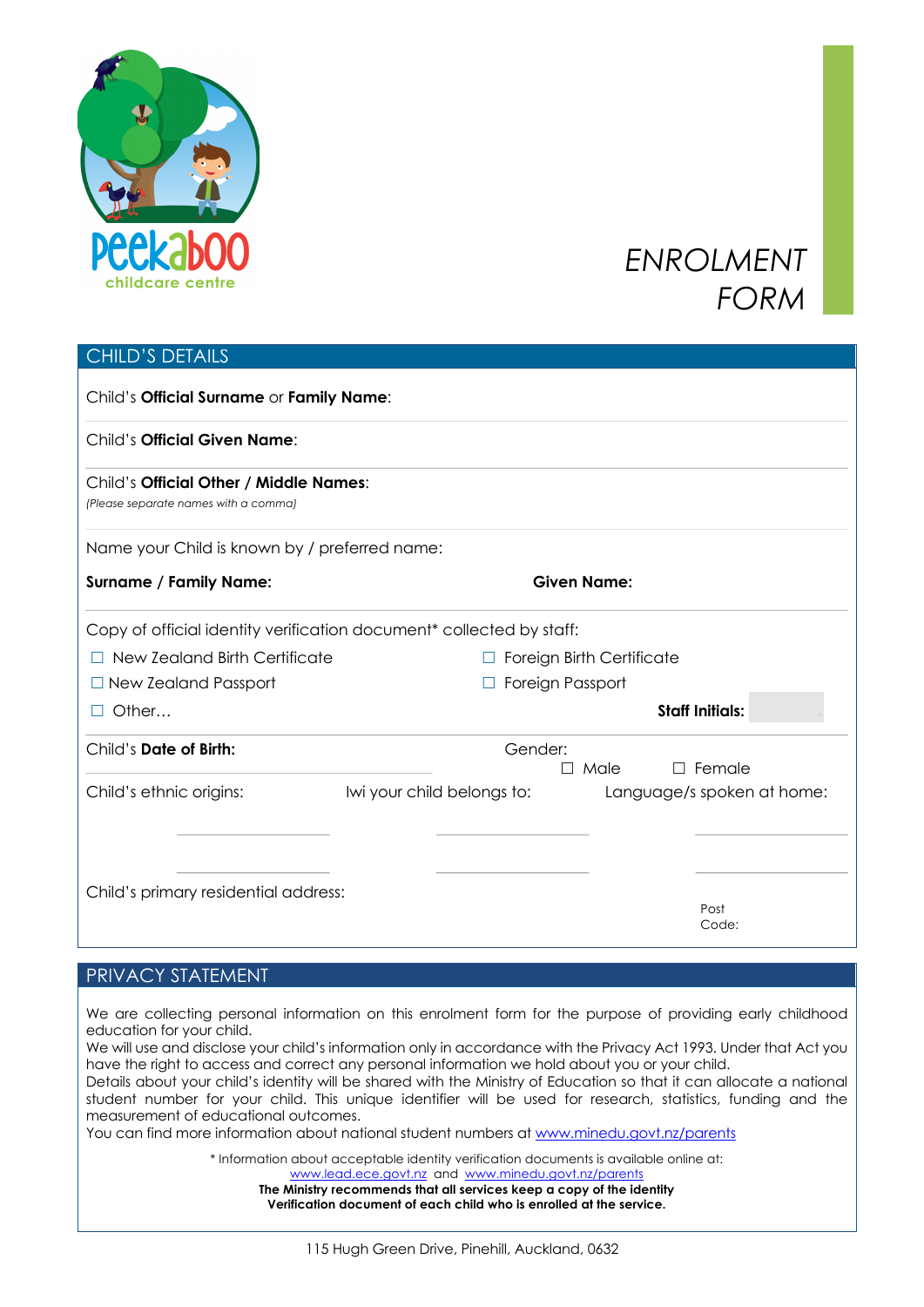| PARENT / GUARDIAN DETAILS          |                                    |
|------------------------------------|------------------------------------|
| 1 - Name:                          | 2 - Name:                          |
| Relationship to Child:             | Relationship to Child:             |
| Address: (If different from above) | Address: (If different from above) |
|                                    |                                    |
| Email:                             | Email:                             |
| Phone (Home):                      | Phone (Home):                      |
| Phone (work):                      | Phone (work):                      |
| Phone (Mobile):                    | Phone (Mobile):                    |
| Occupation:                        | Occupation:                        |
| 3 - Name:                          | 4 - Name:                          |
| Relationship to Child:             | Relationship to Child:             |
| Address:                           | Address:                           |
|                                    |                                    |
| Email:                             | Email:                             |
| Phone (Home):                      | Phone (Home):                      |
| Phone (work):                      | Phone (work):                      |
| Phone (Mobile):                    | Phone (Mobile):                    |
|                                    |                                    |

*NB: Please let us know of any changes in family circumstances, employment or contact details.* 

| Additional person/s who can pick up your child: |                 |  |
|-------------------------------------------------|-----------------|--|
| Name:                                           | Name:           |  |
| Address:                                        | Address:        |  |
| Phone (Home):                                   | Phone (Home):   |  |
| Phone (work):                                   | Phone (work):   |  |
| Phone (Mobile):                                 | Phone (Mobile): |  |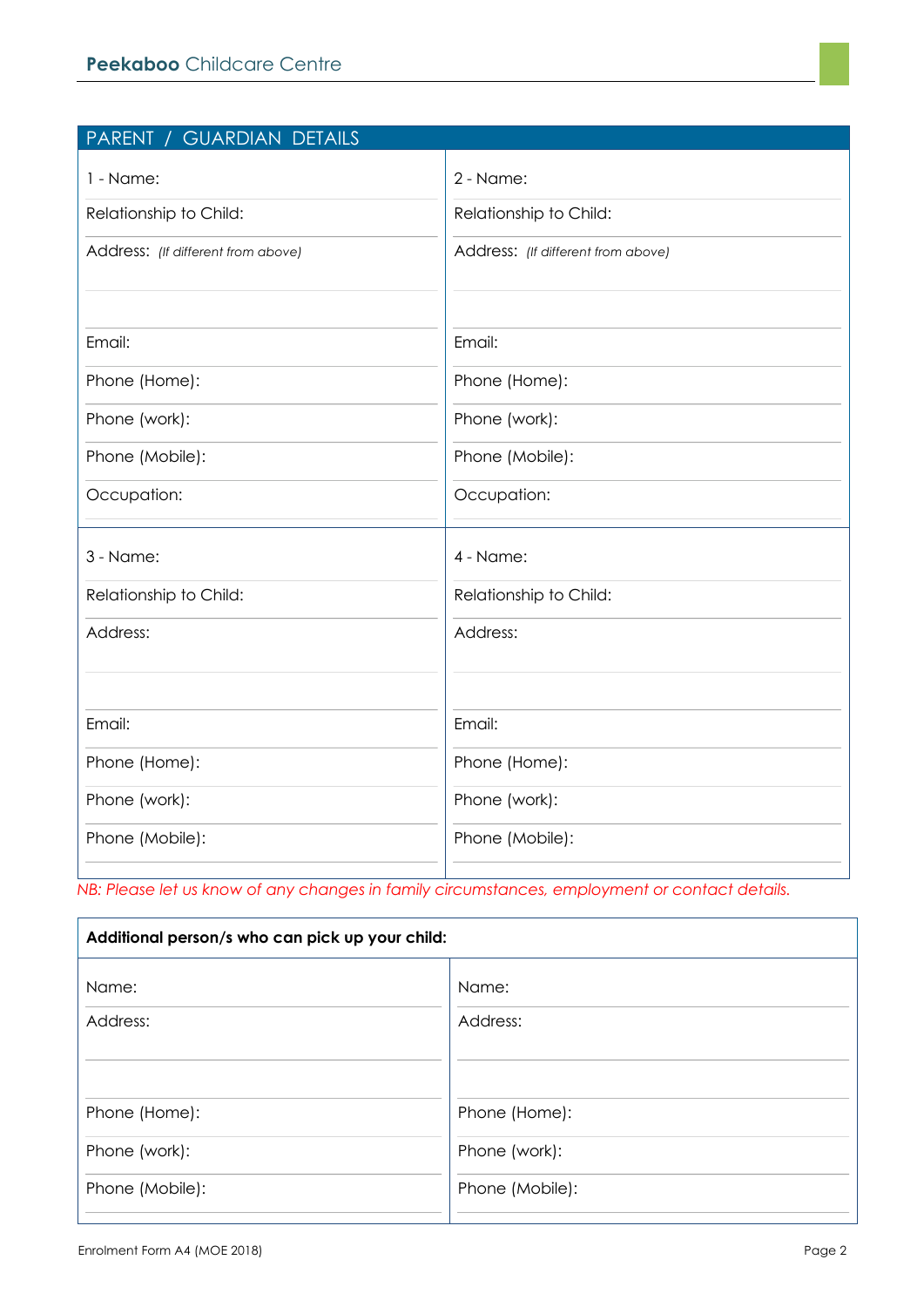CUSTODIAL STATEMENT

| CUJI ODIAL JIAILIVILINI.                                                                                                                                                               |       |  |
|----------------------------------------------------------------------------------------------------------------------------------------------------------------------------------------|-------|--|
| Are there any custodial arrangements concerning your child? YES / NO<br>If YES, please give details of any custodial arrangements or court orders (a copy of court order is required): |       |  |
| Person/s who CANNOT pick up your child:<br>Name:                                                                                                                                       | Name: |  |
| Name:                                                                                                                                                                                  | Name: |  |

#### ADDITIONAL EMERGENCY CONTACTS (also able to pick up your child)

Please list the details of the people who are allowed to collect your child from the Centre and who may be contacted in event of an emergency. (In order of priority). (Please note that your child may only be collected by persons over the age of 14 years). *Peekaboo must be informed in writing of any other persons who will be collecting. We will not release the child without written permission.* **Name Phone Mobile Relationship to Child** 

| <b>MEDICAL DETAILS</b>                                                                                                                                                             |                                 |                            |
|------------------------------------------------------------------------------------------------------------------------------------------------------------------------------------|---------------------------------|----------------------------|
| Doctor's Name:                                                                                                                                                                     | Phone:                          |                            |
| Doctor's Address:                                                                                                                                                                  |                                 |                            |
| Is your child up-to-date with immunisations?                                                                                                                                       |                                 | Yes $\sqcup$ No<br>$\perp$ |
| I have chosen not to have my child immunized                                                                                                                                       |                                 | Yes $\Box$ No<br>$\Box$    |
| (Please bring in your immunisation book to be photocopied as per MoE requirements)<br>Does your child have any medical conditions or allergies? (If so, please provide<br>details) | Yes $\Box$ No<br>ΙI             |                            |
| Does your child have any behavioural or developmental habits / issues we<br>should be aware of? Are they under the care of a specialist? (If so, please provide<br>details)        | Yes $\sqcup$ No<br>$\mathsf{L}$ |                            |

#### MEDICAL / ACCIDENT AUTHORISATION

I authorise Peekaboo to seek medical advice, as the staff deem necessary, in my child's best interest. I give permission for my child to be attended to by a doctor or hospital staff in the event of an emergency.

I authorise Peekaboo to administer medicine given by a doctor for my child. All medication must be clearly labelled with doctor's information, pharmacy label and dosage instructions and be currently dated. This will be documented in the medicine book as required and as per our Medicine Administration Policy. Medicine must be given to a teacher and signed for. Medicine must not be left in child's bag.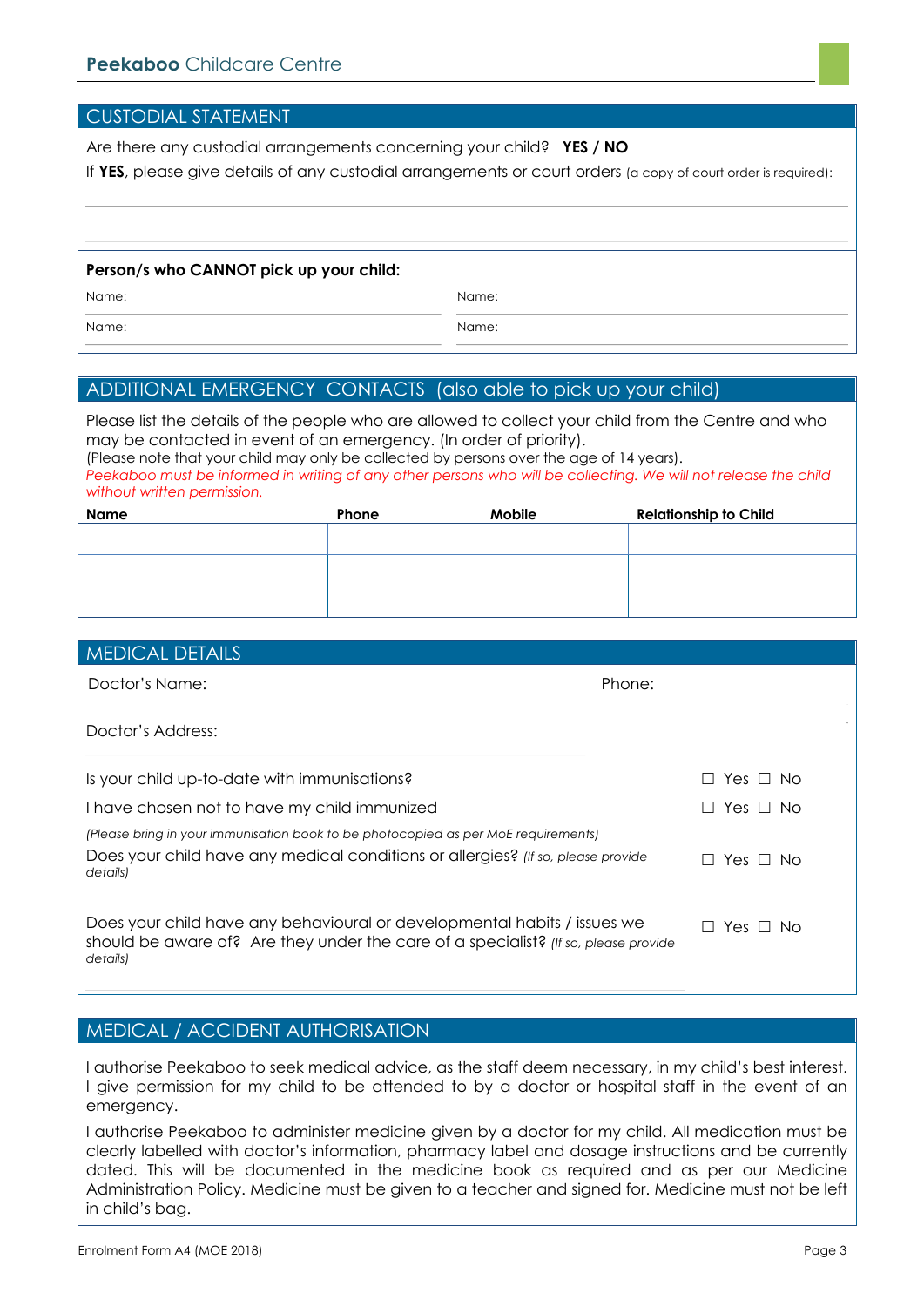If my child has a severe allergy, or requires an individual health plan, an action plan will be documented and I will ensure that the required medication is available to staff at all times and give permission for this medication to be administered in the event of an emergency.

I authorise Peekaboo to provide 'first aid' treatment for minor injuries and use Category (i) medication, as is provided by Peekaboo and in accordance with early childhood regulation first aid kits.

#### Parent / Guardian Signature: **Date:** Date: Date: Date: Date: Date: Date: Date: Date: Date: Date: Date: Date: Date: Date: Date: Date: Date: Date: Date: Date: Date: Date: Date: Date: Date: Date: Date: Date: Date: Date: Date:

| <b>ENROLMENT DETAILS</b>                                                                                                                                                  |        |                |           |               |       |        |              |
|---------------------------------------------------------------------------------------------------------------------------------------------------------------------------|--------|----------------|-----------|---------------|-------|--------|--------------|
| Date of Enrolment:                                                                                                                                                        |        | Date of Entry: |           | Date of Exit: |       |        |              |
| Please Note: 20 Hours ECE is for up to six hours per day, up to 20 hours per week and there must be<br>no compulsory fees when a child is receiving 20 Hours ECE funding. |        |                |           |               |       |        |              |
| <b>Days Enrolled:</b>                                                                                                                                                     | Monday | Tuesday        | Wednesday | Thursday      |       | Friday | Total Hours: |
| 7 Hour Day<br>$8.30$ am – $3.00$ pm:                                                                                                                                      |        |                |           |               |       |        |              |
| <b>Full Day</b><br>$7.30$ am – 6.00pm                                                                                                                                     |        |                |           |               |       |        |              |
| For 20 Hours ECE please fill out boxes with hours attested (e.g. 6 hours)                                                                                                 |        |                |           |               |       |        |              |
| 20 Hours ECE at<br>this service                                                                                                                                           |        |                |           |               |       |        |              |
| 20 Hrs ECE at<br>another service                                                                                                                                          |        |                |           |               |       |        |              |
| Parent / Guardian Signature:                                                                                                                                              |        |                |           |               | Date: |        |              |

#### 20 HOURS ECE ATTESTATION

| Is your child receiving 20 Hours ECE for up to 6 hours per day, 20 hours per week $\Box$ Yes $\Box$ No<br>at this service? |                      |
|----------------------------------------------------------------------------------------------------------------------------|----------------------|
| Is your child receiving 20 Hours ECE at any other service?                                                                 | $\Box$ Yes $\Box$ No |

If YES to either or both of the above, please sign to confirm that:

- Your child does not receive more than 20 hours of 20 hours ECE per week across all the services.
- You authorise the Ministry of Education to make enquiries regarding the information provided in the Enrolment Agreement Form, if deemed necessary, and to the extent necessary to make decisions about your child's eligibility for 20 Hours ECE.
- You consent to the early childhood education service providing relevant information to the Ministry of Education, and to other early childhood education services your child is enrolled at, about the information contained in this form.

Parent / Guardian Signature: Date: Date: Date: Date: Date: Date: Date: Date: Date: Date: Date: Date: Date: Date: Date: Date: Date: Date: Date: Date: Date: Date: Date: Date: Date: Date: Date: Date: Date: Date: Date: Date: D

#### DUAL ENROLLMENT

I declare that my child **is / is not** enrolled in another early childhood service at the same times that he/she is enrolled at Peekaboo Childcare.

Parent / Guardian Sianature: **Date: Date: Date: Date: Date: Date: Date: Date: Date: Date: Date: Date: Date: Date: Date: Date: Date: Date: Date: Date: Date: Date: Date: Date: Date: Date: Date: Date: Date: Date: Date: Date:**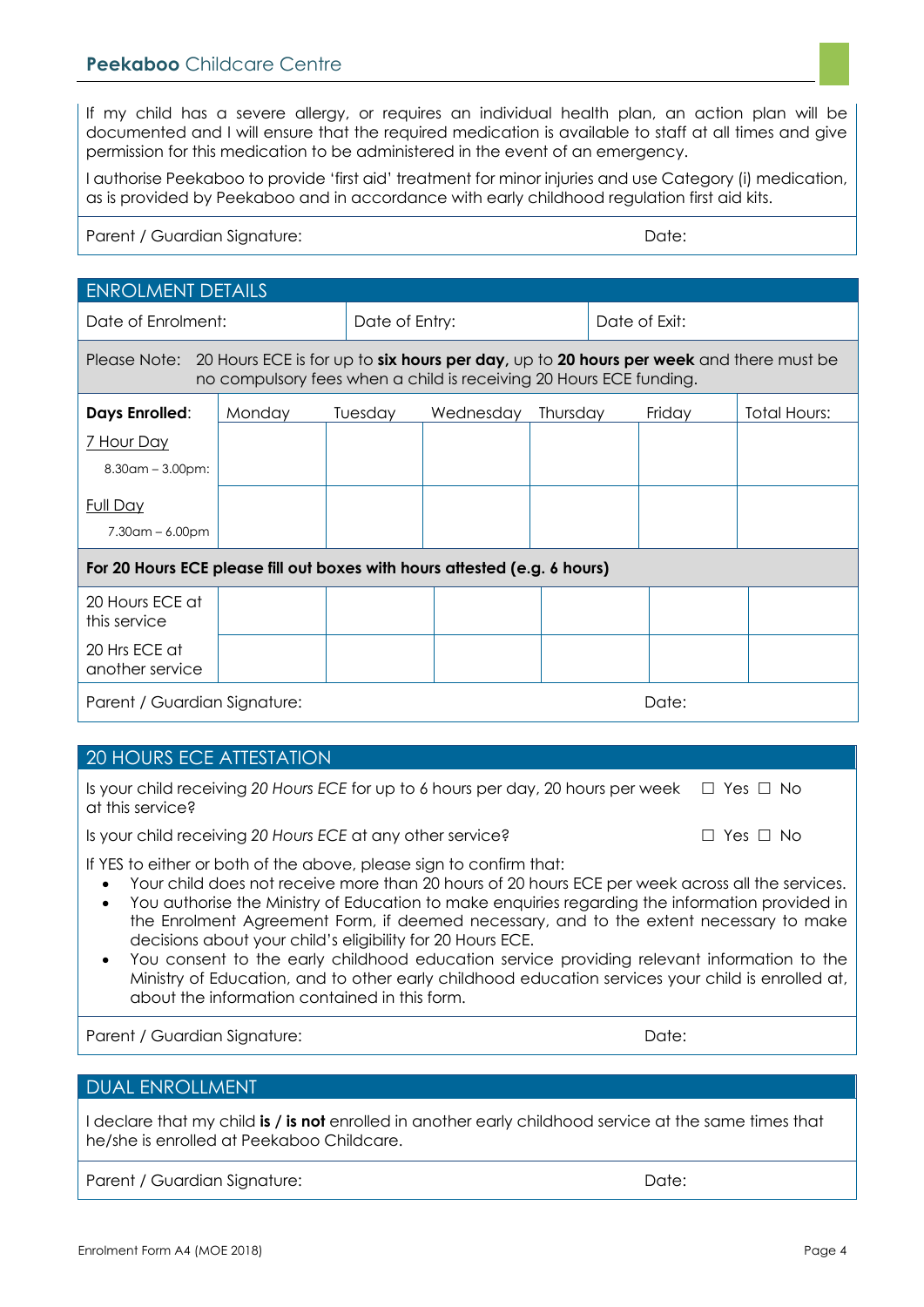#### OPTIONAL CHARGES

- 1. The optional charges are for:
	- Higher child / staff ratio (Pre-School -1:7, Nursery 1:3)
	- High level of qualified staff 80%+
	- Holidays discount
	- All meals supplied every day.
	- Nappies provided
	- Use of the Natural Garden
	- Occasional treats
	- Sunscreen lotion, Insect Repelant
- 2. I understand that if I agree to pay for the optional charge Peekaboo Childcare may enforce payment.
- 3. The agreement to pay for the optional charge will last until my child leaves Peekaboo Childcare
- 4. The rules about making changes to the Agreement require two weeks notice from either party.
- 5. I understand that the optional charge is not compulsory and if I choose not to pay there will be no penalty.
- 6. I agree/do not agree to pay the optional charges for the activities/items specified in this Enrolment Agreement form.

Parent / Guardian Signature: Date: Date: Date: Date: Date: Date: Date: Date: Date: Date: Date: Date: Date: Date: Date: Date: Date: Date: Date: Date: Date: Date: Date: Date: Date: Date: Date: Date: Date: Date: Date: Date: D

## STATUTORY HOLIDAYS & TERM BREAKS

This enrolment agreement is **inclusive** of school term breaks.

The Centre is open all year. During October we will ascertain care requirements during the Christmas holidays. If demand is low we reserve the right to close or review our hours during this period, of which you will be given due notice.

Should we close the Centre, fees will not be charged. Should hours be revised for the Christmas / New Year period, fees will remain unchanged.

Please note the Centre closes at 2pm on Christmas Eve & New Year's Eve.

The Centre closes on the following Statutory Holidays:

New Years Day, Day after New Years Day, Auckland Anniversary Day, Waitangi Day, Good Friday, Easter Monday, ANZAC Day, Queens Birthday, Labour Day, Christmas Day, Boxing Day.

Full fees are applicable if your child is enrolled to attend on these days normally.

#### PARENT DECLARATION

Please read and agree to the following before signing the application:

- 1. I have received, read and agree to all the information as detailed in the Peekaboo Information Sheet.
- 2. I confirm that the child referred to in this enrolment form is not enrolled at another early childhood service for the same days and hours as they are enrolled at Peekaboo Childcare.
- 3. In signing this enrolment form, I agree to not bring my child to Peekaboo when they are ill and/or suffering from any condition that is contagious to others. I will notify the Centre if my child is not attending and inform the nature of the illness immediately. I have been provided with a copy of the Health & Sickness Policy on enrolment.
- 4. Peekaboo has a number of policies and procedures that are in place for the care and education of the children who attend. We strongly urge you to read these. The signing of this enrolment agreement indicates that you will abide by the policies of this service, and understand how you can have input to policy review.
- 5. I will keep Peekaboo informed as to any changes regarding my child, e.g. food, sleep, allergies, changes in home situation.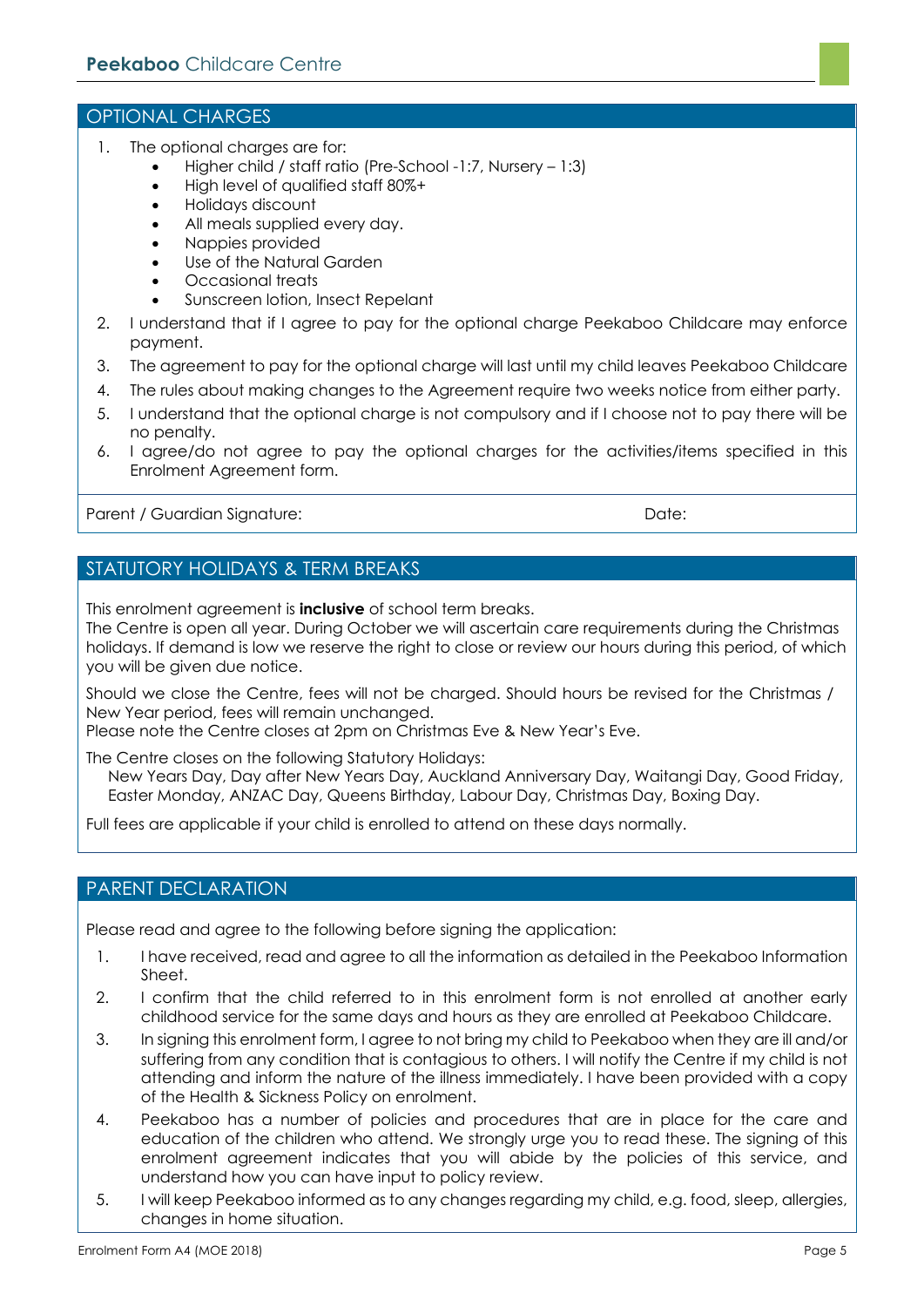- 6. In signing this enrolment form I give permission for my child's named photo, video or artwork to be used for their portfolio and other documentation, displays or in-house publications, Educa, Peekaboo website and permit their photo / video to be taken for these purposes.
- 7. I agree not to take photos or videos of other children at the Centre and to not post on social media any photos videos related to Peekaboo or other children.
- 8. Excursions out of the Centre I authorise the Centre to take my child on short walks or spontaneous small excursions, including the natural garden at the rear of the Centre. These would be in small groups and well supervised as set out in our excursion policy. Large preplanned trips will be notified in advance and with specific written approval.
- 9. In signing this enrolment form, I agree to pay the fees as detailed and will pay two weeks in advance. I understand that if I fail to do this a late penalty fee of \$20 will be charged. I agree to pay fees for enrolled days even if my child is unable to attend due to sickness, holidays or statutory holidays. I understand and accept that if any fees remain unpaid beyond the time specified in the Information Sheet, my child's enrolment may be forfeited and the debt passed onto a collection agency. In addition, should the fee structure be changed, I agree to pay the amended fee. Should I disagree, I can withdraw my child giving two week's notice.
- 10. I agree that all persons authorized to drop off / pick up my child will ensure that the child is **signed in / out** and under supervision with a staff member before leaving the premises. The Centre is not responsible for any children in the carpark when arriving and departing. Children must be signed out before leaving the premises.
- 11. I understand that I have right of entry to the Centre during the hours my child attends, however right of entry may be denied, along with collection of my child if legal access is denied; I am suffering from contagious or infectious diseases that may be detrimental to the staff and other children in the opinion of the Person Responsbile at the time; I am under the influence of alcohol or any other substance that may have an adverse effect on my behavious; or are behaving in a manner that may be of danger to the staff and children. These rules also apply to any persons that are authorized to collect my child.
- 12. I understand the Peekaboo Childcare is only responsible for my child during their hours of enrolment.
- 13. I declare that all the above information is true and correct to the best of my knowledge.

Parent / Guardian Signature: Date: Date: Date: Date: Date: Date: Date: Date: Date: Date: Date: Date: Date: Date: Date: Date: Date: Date: Date: Date: Date: Date: Date: Date: Date: Date: Date: Date: Date: Date: Date: Date: D

| How did you hear about Peekaboo Childcare? |              |               |                      |  |
|--------------------------------------------|--------------|---------------|----------------------|--|
| $\Box$ Internet / Website                  | □ Friend     | $\Box$ School | $\Box$ Word of Mouth |  |
| $\Box$ Advertising                         | $\Box$ Other |               |                      |  |